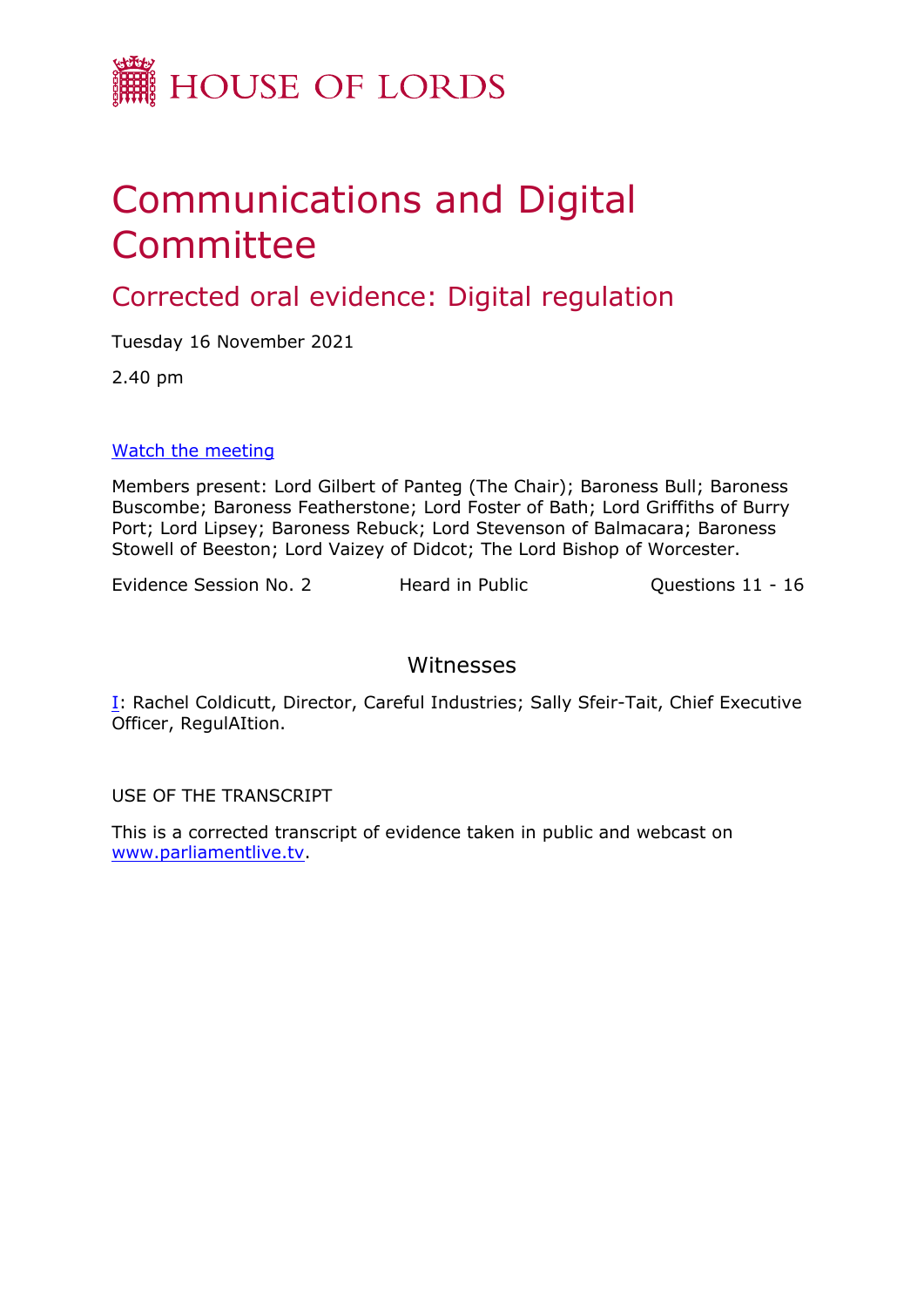### Examination of Witnesses

Rachel Coldicutt and Sally Sfeir-Tait.

Q11 **The Chair:** Welcome to our witnesses, Rachel Coldicutt and Sally Sfeir-Tait, who are giving evidence to our inquiry into digital regulation. We are focusing on how the regulators join up and co-ordinate their work; how they look to the future as well as react to issues that are in the public domain now; and the relationship of the regulators with Parliament and parliamentary oversight. Rachel and Sally, thank you very much indeed for coming and giving us evidence today. The session will be broadcast online, and a transcript will be taken.

Rachel Coldicutt is an all-around expert on the social impact of new and emerging technologies. She is director of research at Careful Industries and has held a number of roles in the sector in recent years. She was the founding CEO of Doteveryone, an organisation that came very early to the debate about the responsible use of technology and its societal impact. Sally Sfeir-Tait is the chief executive officer of RegulAItion, a solicitor and a barrister. She has held a variety of roles in the financial services industry and in the sector. We have two excellent witnesses to help us shed light on the issues we are discussing today.

In response to the opening question, add any further points about your background or any initial thoughts that might be helpful, if you want to. Let us get stuck into the first question.

Q12 **Baroness Buscombe:** Welcome, Rachel and Sally. The first question could almost be: "How long is a piece of string?" It makes me happy in a way, because 10 years ago I had the audacity to suggest publicly that we may at some point need to regulate the online world. I was thinking particularly about young children. I was lambasted from here to Hades, by the media and journalists in particular. We are in a better place now: we accept that there has to be some form of regulation, but we also want to make sure that we do not stifle innovation. What will be the biggest challenges for digital regulation over the next 10 years?

There is a second part to the question, and it is probably better if I ask both parts first, but we can interject. How can regulation keep pace with developments in technology? The two are intertwined, are they not? You cannot really discuss one without the other. Rachel, let me ask you first.

*Rachel Coldicutt:* I will add that I am a non-exec at Ofcom, but I am not here to represent Ofcom at all. This is something that I think about a lot. We are clearly at a moment when things seem to be moving at pace. Currently, it feels like there is a lot of fairly atomised energy. I will begin by looking at what is happening now in order to think about how to look ahead. We are thinking about the individual harms or consequences that are arising, and looking at very specific technologies, but not thinking about how or why. If we look at what has happened over about maybe the last three months, the rate at which a news story about a harm comes out is probably weekly, if not daily on occasion. This shows that the way to regulate is to think not about what has happened but about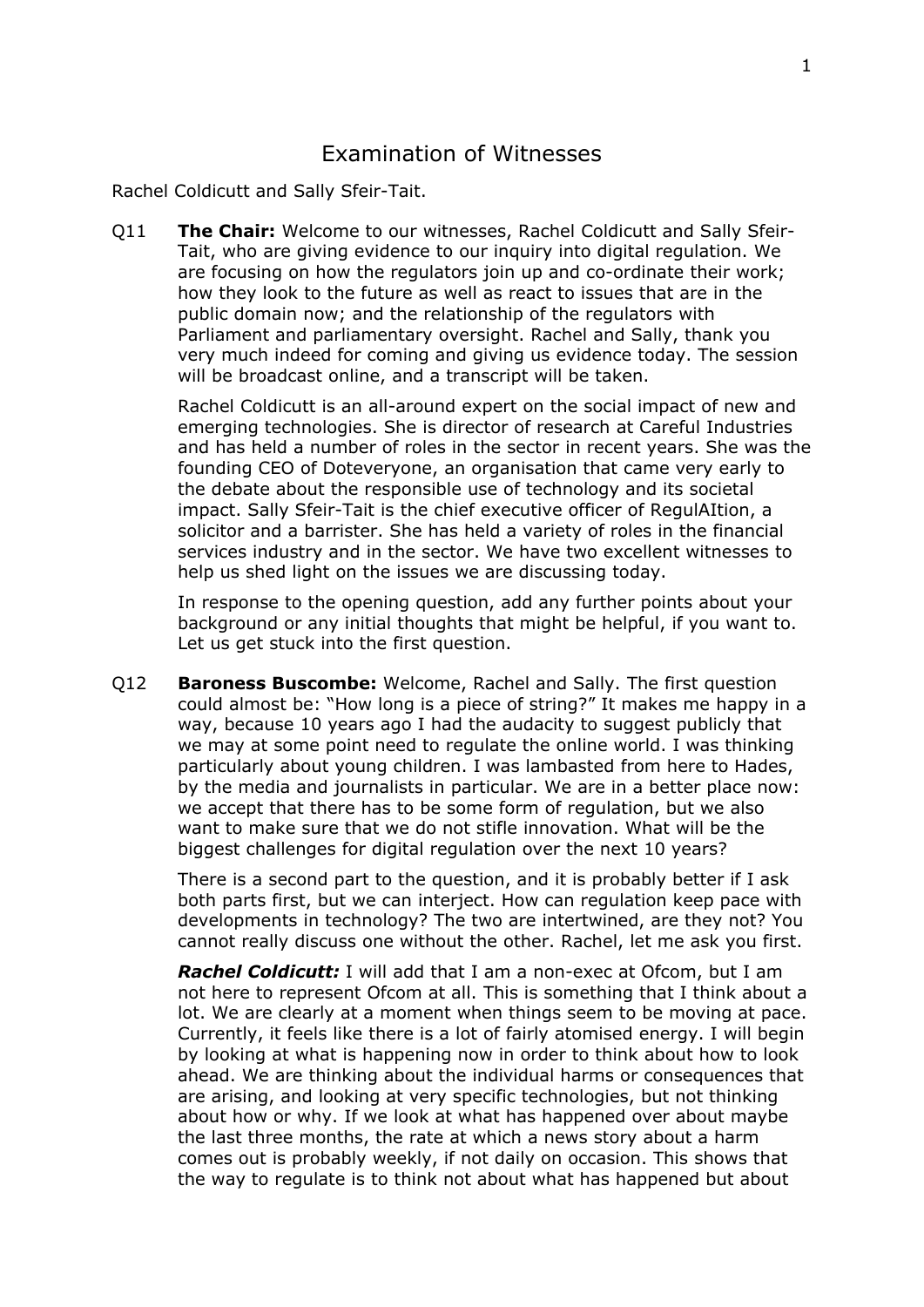what will happen. It is much more important to think about the world we want to live in, the role of technology in it and how technology can make a positive difference rather than constantly going after the bad.

At the moment, no one is really talking about how it ought to be, only about how it is all absolutely awful. Not only is there an imaginative piece there to think about potential, but we should think about what has happened over the last year and a half. Technologies that were created for one thing have been used for another. Zoom has become a school, a dance class and a church hall. If we had taken the approach to regulating that is coming out in the online safety Bill, everybody would be up in arms, because no one had thought about how to regulate online dance classes.

We are not really thinking about the way that technology turns into the things that we need. The first part of that is to look ahead and not continue to look back. Secondly, to your point about how you keep up, it is about creating the pace as opposed to running along afterwards. If we can think about the mechanisms we use not just to instrumentally regulate content, data, privacy or algorithms but to articulate, above that, the kind of world that technology can play a role in and incentivise good, there is a real opportunity there.

**Baroness Buscombe:** That is incredibly optimistic. I like what I am hearing from you, Rachel. We tend to be very reactive, and some of us are quite concerned that people are going to have quite extraordinary expectations that the online harms Bill will cure the problem. Those of us who know something about this world know that is a big ask and is probably not possible. It is better to think much more deeply about the possibilities, what we want to have and how we can innovate to achieve that, which sounds much more practical.

Sally, as well as those two questions, would you agree with others that, from a legal standpoint, the law is always going to be behind the curve? A mix of law and codes of practice, as other forms of regulation have, is perhaps needed. I have to say I am and have always been a huge fan of self-regulation. May I have your take on it as a lawyer, which may be slightly different from Rachel's?

*Sally Sfeir-Tait:* As a little bit of background, I have been general counsel and head of compliance. I have been a regulator and I have been a partner in a law firm, and most of it was in financial services. I come with that background. I transitioned into technology through University College London, where I am a research associate, in 2018. The company that we established develops technology infrastructure. That journey took me down the route of understanding technology in depth and interacting with technologists on a daily basis. I come with knowledge from those two areas.

Let me tackle your third question first, and then I will come back to the challenges. The law has to come from society. Yes, it always has to follow, but society has a duty to start to self-regulate. We see this emerging already in the US and Europe. If you have not found it, the Center for Humane Technology in the US is quite a well-known initiative.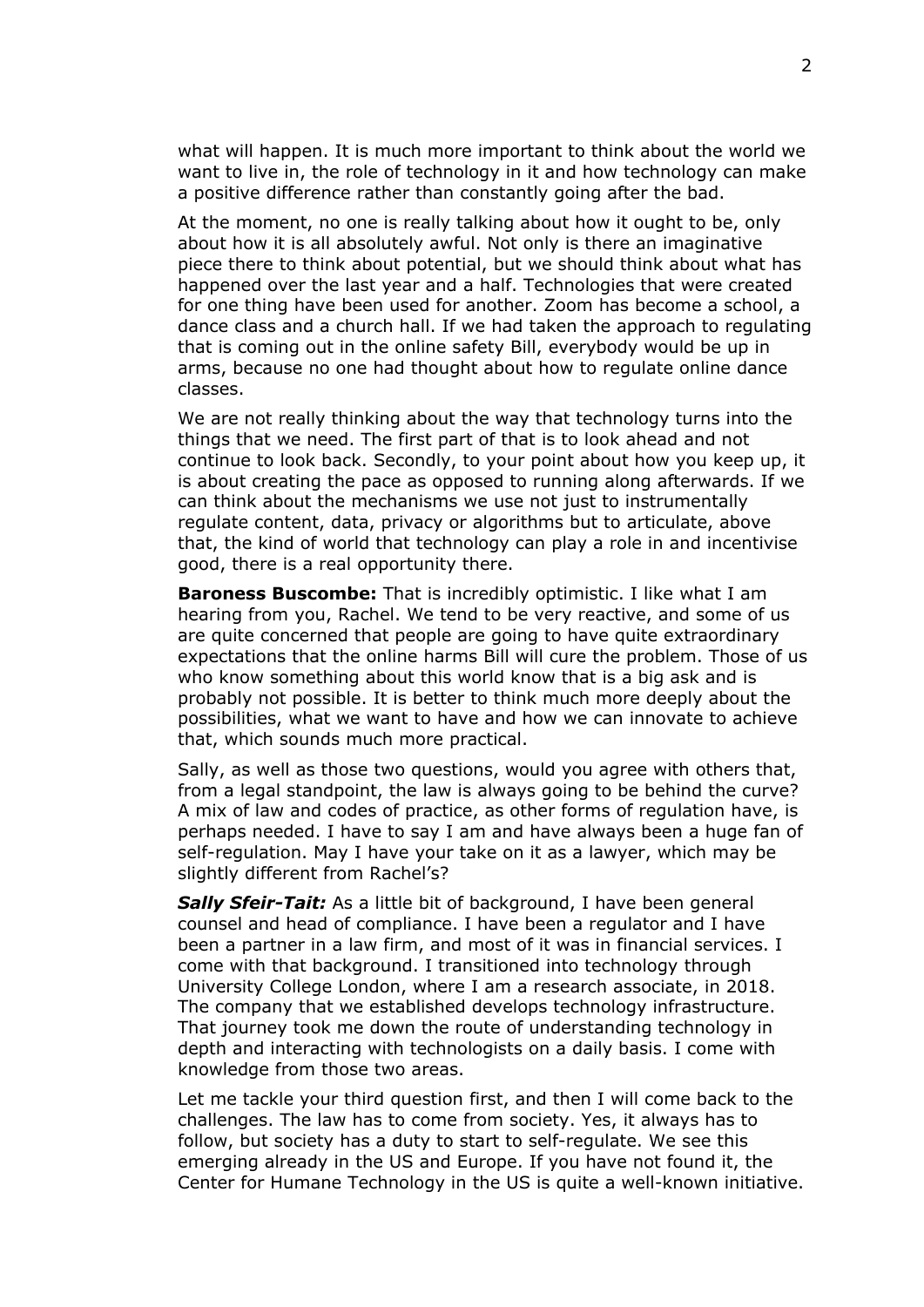From that perspective, I quite like the self-regulating approach as a starting point. Everybody who is involved in regulation gets to understand the business, economic and societal aspects of it, because it is quite complex.

To me, that education process is one of the challenges for the next 10 years. I did not know much about technology. All I knew was that I interacted with my customers, who were banks and regulators, and they would ask me, "How do I implement blockchain? How do I deal with cryptocurrencies?" I was advising them as a lawyer. It was not until I went on that journey of interacting with technologists on a daily basis that I understood how complex technology is, how quickly it moves and, most of all, how interconnected it is.

One thing that most people do not think about, but I think about it on a daily basis, is that the reason deepfakes exist and visual AI is so powerful is that it came out of a need to protect people in the security forces, in MI6 et cetera. A lot of money went into developing it, because it was intended to keep us safe. There were also a lot of images available on the internet for AI to learn from. That was necessary, and it really helped with the development of the technology. Any good development of technology will always have the reverse side of the coin. That is going to be one of the challenges, and it is also about keeping pace.

How do we address that? This is another thing that I always think about. The technology is going to be continuously changing. We need to have, on the side of the regulators, a new breed of individuals who understand technology fundamentally. A procurement process is never going to give you the reality of what is in academia. Keeping academia close by is also something that happens, but we need to find a governance structure in order to ensure that those pockets of knowledge within the regulators and the agencies are shared at all levels, not just at the top. A lot of sharing happens at the higher levels, but not at the level of the troops. The education piece is one of the challenges for the next 10 years. The other side of it is that we have to be careful not to open up too much or to close too much. That is a very difficult balance to strike. Trying to strike it with a wholesale approach is probably not going to get us there, because it becomes too cumbersome to deal with.

Finally, on the macro side, this is not with my technology hat on but with my regulatory hat on. Financial services is quite advanced when it comes to regulation. That is because there are international standard setters. At the international standard-setting level, principles get set and then get implemented. We are not there on the technology side. It is still starting, so everybody is discovering at the same time. In a world of competitive advantage for implementing digital policies—let us call them that for now—this requires a lot of effort. These are the macro and micro challenges.

**Baroness Buscombe:** Can I come back to one thought that I am having, listening to you both? One form of regulation or self-regulation that to my mind has worked well over a period of years is advertising regulation. One of the reasons it has worked and continues to work is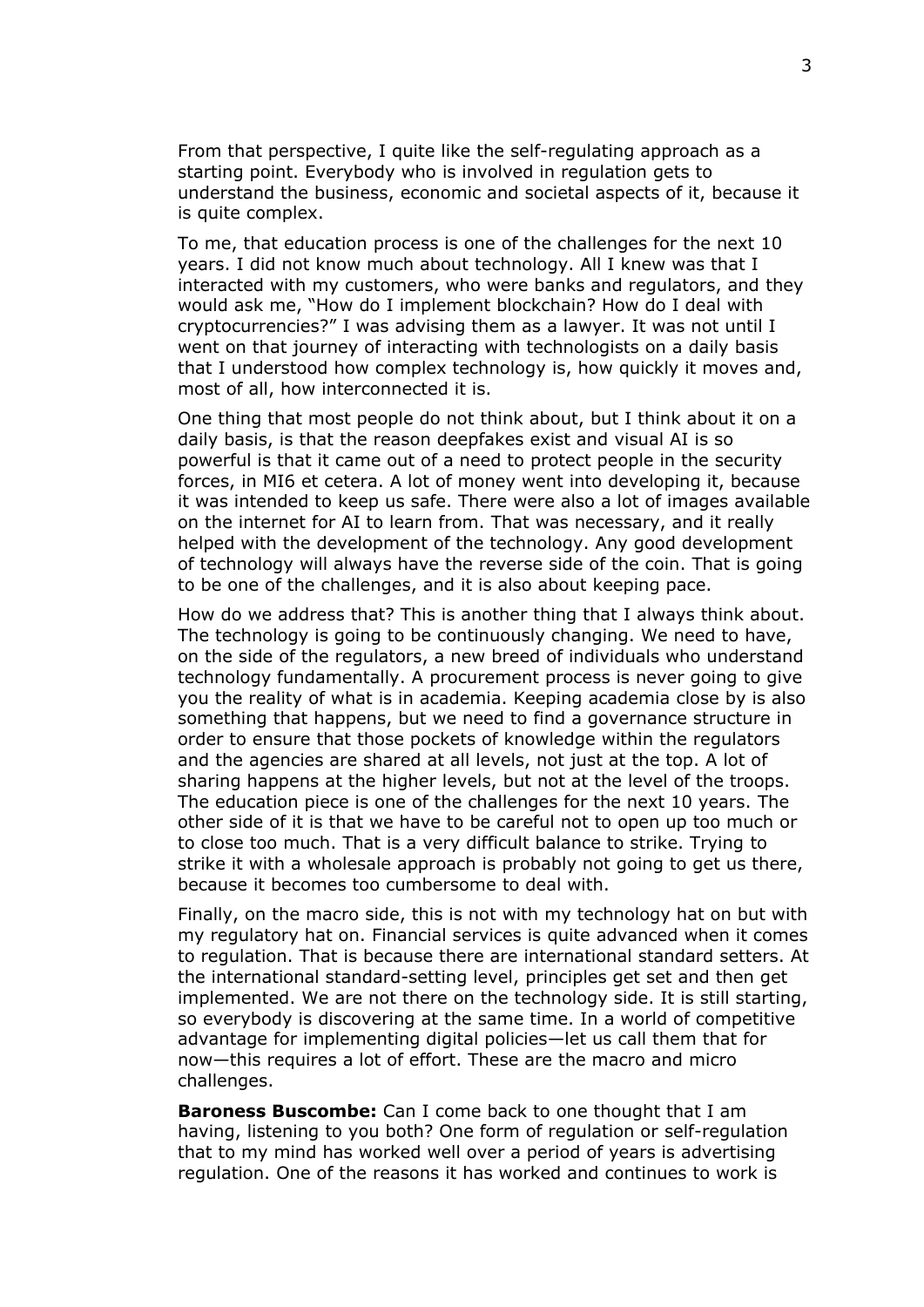that it comes with a cost. If advertisers fall foul of regulations that they themselves develop, oversee and are involved with, they suffer financially and economically. As well as the need for more people who really understand technology, it is perhaps also important for them to keep close to people who understand governance and regulation. If they work together, it creates quite good tensions on both sides in terms of the need to ensure that you understand the consequences of everything you do. That is one of the reasons why, as I say, advertising is quite a good model.

*Sally Sfeir-Tait:* A self-regulating ecosystem is a really good way of dealing with it, because the industry self-regulates better. When the right governance is in place, everybody feels the pain and everybody feels the benefit. Instead of having the regulator against the industry, it becomes industry self-regulating. That is definitely a good model, especially to begin with, when it is a very technical subject.

*Rachel Coldicutt:* It is slightly different, because, for instance, a lot of what the online safety Bill is trying to regulate is online content, but the content is, to be honest, neither here nor there. The thing that matters is the business model behind it and the intent of the business model. Say you have a company whose aim is to somehow change the behaviour of a user, by encouraging them to spend more time on a service, to share their content or to contribute. If what we are regulating is the effect of that, self-regulation will only ever move, particularly the larger technology companies, into different outcomes.

One of the complexities here is the importance of regulating business models and regulating their underlying aims, which sounds fantastic, in a way. That kind of complexity is the difference between advertising and online.

**Sally Sfeir-Tait:** To follow up on that, speaking of standard setters, I would encourage you to look at the Center for Humane Technology. As a result of the recent Facebook testimony, it published a framework for how self-governance would take place. There are seven recommendations or seven points. One of them is external legislation or regulation that is government-imposed. The other six are internal: they are business model-related, ethics-related, et cetera. There is thinking around that model.

**Baroness Buscombe:** That is very helpful.

Q13 **The Chair:** Rachel, I want to come back on the point you made. Baroness Buscombe asked you how we can look to the future and how important horizon scanning is. You made quite an interesting point that I have not looked at before. We have always thought about horizon scanning as looking for future problems and addressing them through regulation. You said, no, it was about looking for future opportunities as well and understanding what technology can positively do for society as well as what problems it may bring.

I see how you apply insight into potential future harms. You take a view as to what needs to be done to address it, whether you need a self-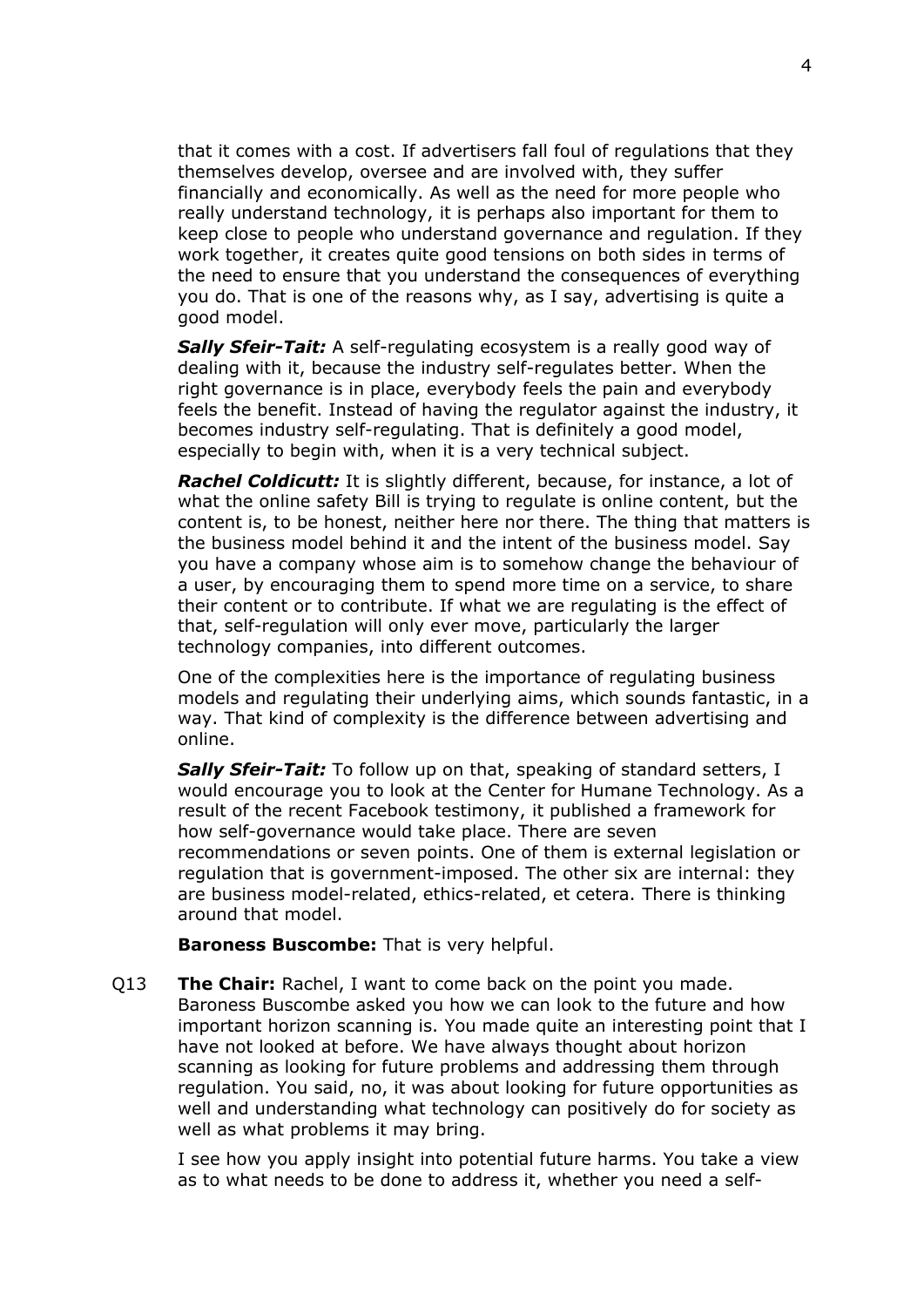regulatory, co-regulatory or regulatory approach, and how that might work. Have you thought about how that insight is used as part of horizon scanning to identify future positive opportunities, particularly societal ones?

*Rachel Coldicutt:* There are a number of techniques that one can use. I am running a programme at the moment with people who work in charities and civil society to look forward to 2050 and beyond, and then backcast to now for how to get to those outcomes. If the lens you are using is technology, a lot of the time you are going to be thinking only about technically mediated possibilities. That really comes out to me.

When we look at the government paper, *Regulating in a Digital World*, that came out in June, there are three categories in there. I have noted them so I do not get them wrong. One of them is about competition; one is about safety; and the last is about a flourishing democratic society. Under that lever, it is all media and a little bit of privacy. It is not really thinking about, for instance, the role that algorithms have in financial harms, the way working lives are changing or how we are educated. It is not thinking about those softer things. I would really encourage you to think about domains such as housing, transport or healthcare and the role that technology plays there.

It is easy to get very hung up on the specifics: "Could an algorithm do this, this or this?" There is a huge industry that exists to make us believe, for instance, that it is possible to achieve a general artificial intelligence. Who knows? Maybe it is not. The more technocratic narratives tend to tell us about what the technology can do, not about what we would like it to do. There is a role for both of those.

**The Chair:** I agree. That is a very interesting and useful point.

Q14 **Baroness Rebuck:** It has been very interesting thus far. We are going to be talking a lot about horizon scanning, because my questions are about horizon scanning. We have heard a lot of evidence and acknowledgment that new digital business models can be introduced very quickly and, just as you have said, that legislation trails a bit behind. When we took evidence from members of the DRCF, they talked about needing to scan the horizon more effectively, both individually and collectively, and in cross-departmental teams, which is a new initiative of theirs. Yet this activity is time-consuming and finding the right resource is also challenging. My first question is about that and your perspective on that, and then I will come on to academia, which you have touched upon, and other matters. Sally, shall we start with you?

*Sally Sfeir-Tait:* Yes, it is time-consuming. First you have to define what you are scanning the horizon for. Are you scanning for changes in technology that are going to potentially impact behaviour? It is an open question, which is therefore going to require a lot of resources. How do you do that? You have to start, pragmatically at least, from a base of having enough people around the room who have a good understanding of certain areas and then you can grow from there.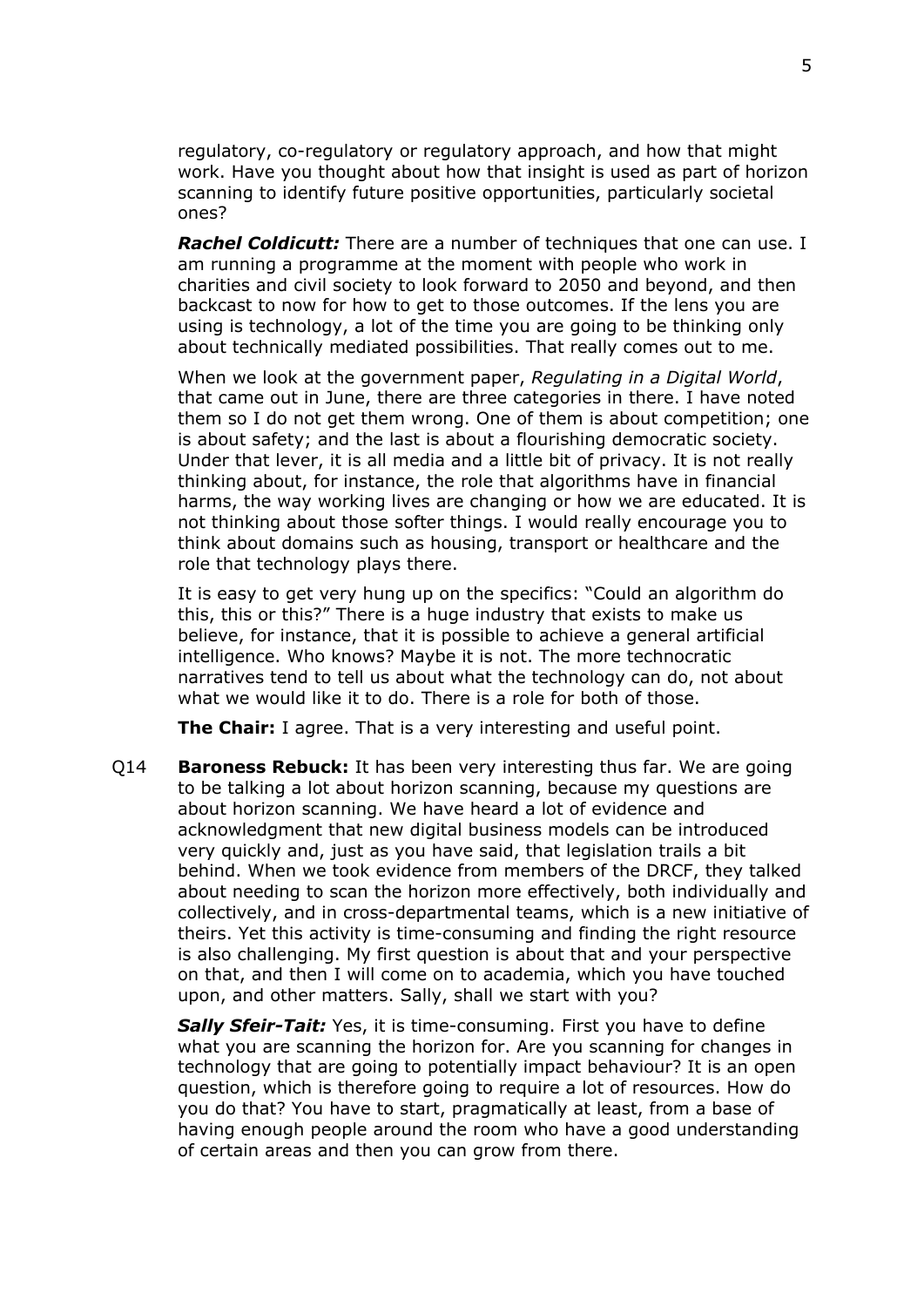Unintended consequences are impossible to predict. I would say that very long-term horizon scanning might not be the most useful thing to do. So 2050 is 20 years away. How many years old are Google and Facebook? We could not have imagined teenage suicide as a result of Facebook—we could not have imagined Facebook—when the iPhone started. In the world of digital horizon scanning, we might be aiming for something that we cannot achieve. Let us just put it that way.

**Baroness Rebuck:** Would you suggest that we should restrict ourselves to two to five years?

*Sally Sfeir-Tait:* A framework for experimentation would probably gather knowledge at the level of everybody and build the knowledge, so that you can have pockets of knowledge that go and find things out for themselves. Institutionally, we do not have the right governance frameworks in place to encourage experimentation. We think a lot; we do not experiment enough. The experience that you get through experimentation is unique, and it is not one to one. It is not a person who has read a report; it is the entire group that was involved in the experiment that gains that knowledge.

If we do that in a way that forms lots of clusters, again it is an ecosystem way of having lots of people scan the horizon through bilateral conversations and then share that knowledge. I would use experimentation as a mechanism for horizon scanning short term, leading to long term.

**Baroness Rebuck:** What is the best way to pull all of this together?

*Sally Sfeir-Tait:* There are pockets of innovation that happen in the public sector. Often they are constrained by time, budget and the individuals involved in the experimentation having full-time jobs and being extremely stretched. In financial services, we talk about the tone at the top. The tone at the top has to be permissive of experimentation and of failure within a contained environment, because experimentation includes failure. Closing a door and knowing that something cannot be done is as important as opening a door.

There is a Deloitte study called *Lessons from the Edge*, which is about allowing people to experiment while ring-fencing the organisation. It is about giving them a real framework, a budget and the ability to experiment. That would be a way of understanding where technology could go.

*Rachel Coldicutt:* I have a rather different opinion. Many of the things that happen that we do not expect are a lot more mundane than we imagine. I have been working in technology since the late 1990s. As someone who ran an online community of a couple of hundred thousand teenage girls in the late 1990s, I could have definitely told you that any technology that comes along will expedite the way that people talk about eating disorders and self-harm, but I could not have told you that QR codes would be absolutely everywhere in the last year.

We can definitely speak with quite a lot of confidence about those much larger trends, but we do not know exactly how it will look. There is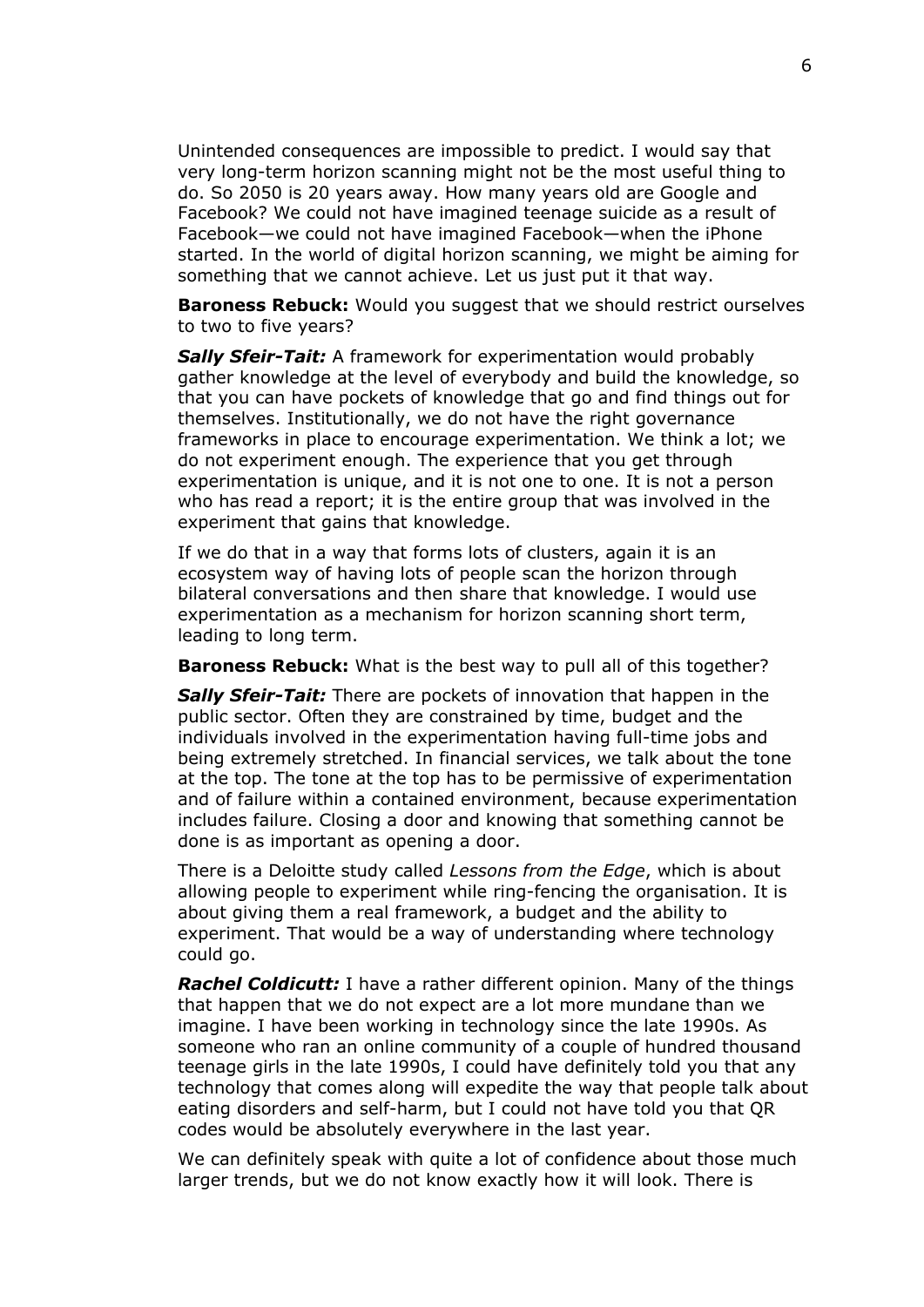something about the level of fidelity you need to have to understand the future. It is not knowing exactly what the interface is likely to be. It is not a "Minority Report" kind of world. It is thinking about what happens when you give people access to information and what is likely to happen when you give people a voice who have never had a voice. These are not extraordinary things to think about.

In trying to champion a little more of a formalised approach to this kind of thing, at Doteveryone we created a toolkit that product teams could use to start thinking about the unintended consequences of the products they were making. Very often, you are tasked with making a feature that brings users to the site more often or makes them spend longer there, but you are not asked to think about what the environmental impact of that is or what the impact would be if everybody started doing it.

A lot of the time, technology is understood only through the lens of the business case. There is a huge opportunity. To pick up the start of your question, it is not really hard and it does not take a huge amount of time. Exactly as Sally said, having people who can think about technology side by side with people who can think about governance, in order that those two things can play out together, is the really important part.

**Baroness Rebuck:** That is interesting. I completely agree with you. When you were looking at your community of young girls, the harms that would come to them through lots of online use were pretty obvious. I suppose I am interested in the digital initiatives that have not come to market yet. We have heard evidence, written and otherwise, that somebody should be scanning venture capital and private equity more effectively—follow the money, if you like—because, in a sense, if the money is there, those new technologies might come to market.

At the other end, Sally, you mentioned academia. I was just wondering whether regulators' relationship with university research is strong enough. I was reading some of our evidence about Georgetown University's Foretell platform, which concentrates on scanning the security technology sector. They use AI and they do it at huge scale. That sounds interesting as well, to this point about what is coming next. Maybe you would like to comment on that.

**Sally Sfeir-Tait:** You can certainly use technology for horizon scanning and following venture capital. A lot of money goes into funding horizon scanning, but it is for the purposes of consumption by specific users; for example, horizon scanning on the change of regulation.

The relationship with academia depends on whether or not programmes are in place. Rachel and I do not disagree, in the sense that you can think about horizon scanning in certain areas effectively, but doing it as an approach that tackles the whole universe of things that could change is not possible.

*Rachel Coldicutt:* Yes, I would agree.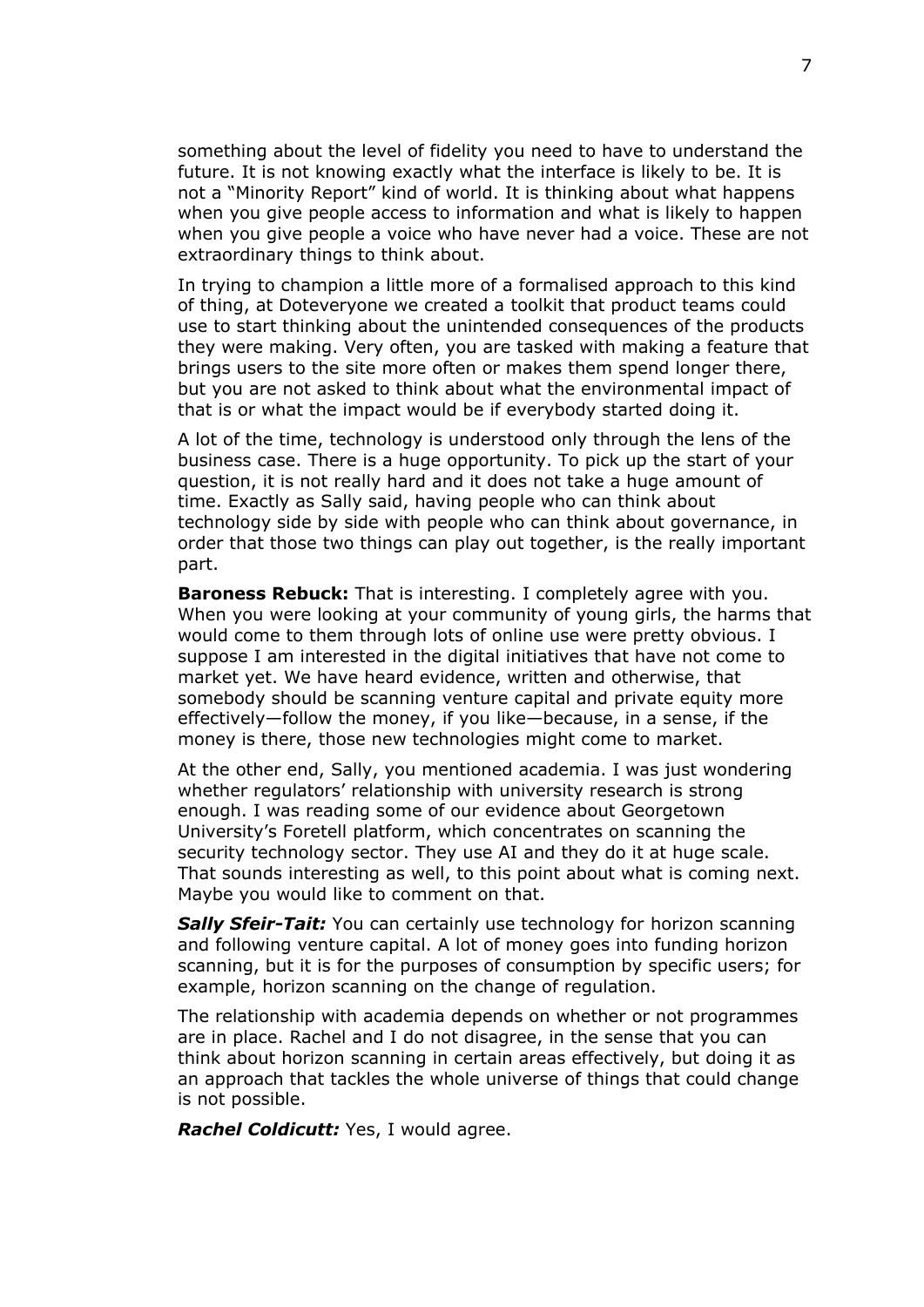*Sally Sfeir-Tait:* My position on horizon scanning is a pragmatic one. Horizon scanning is necessary in sectors of deep expertise when we are looking at certain areas, but it should not detract from doing.

**Baroness Rebuck:** I am conscious of time, but I have one last quick question. Rachel, I will start with you on this. When we heard from DRCF members, they mentioned a piece of horizon scanning work that was going to invite significant public engagement. They did not define what that was, but it seems to be in the pipeline. Assuming it goes ahead and once it is completed, what mechanisms can you see for feedback to the public—and, for that matter, government and Parliament—in order to inform public policy issues?

*Rachel Coldicutt:* From the public sentiment work that I have done previously to understand how people think about technology, one of the things we have to come to terms with is that people mostly do not want to have to think about it. We are using technology as a thing to make our lives easier. We are not using it because, every time we swipe right on our phone, we want to understand the underlying mechanisms.

Going back to what I was saying at the beginning about having a vision of what the world can be, there are much more productive things that can be done in terms of asking for and giving people more permission to co-create the future. Public engagement can sometimes focus on questions that are of interest to legislators, but they are not quite the way people understand the world. The disconnect between those two things is very important to resolve. We are at this odd moment where there is quite a lot of theatre of public engagement. What does not really happen as much is accountability over time. I would be more interested in what that accountability looks like.

Lastly, a huge amount of the narrative in the media at the moment, particularly about Facebook—I am not a fan of Facebook, or Meta, as it is now called—is driven by animosity from media companies whose lunch has been eaten again and again. We are not really getting to a constructive story overall. There are a few different levers for change there.

**Baroness Rebuck:** Thank you very much. That is hugely useful.

**Baroness Bull:** Rachel may have picked up on some of this, but horizon scanning seems to be about not only scanning for new technologies; it has to be about scanning for behaviour change. My interest is in how much one can scan the next generation for what it is doing. You are very young, but we are all of a certain age, are we not? Is there an assumption that young people will graduate to the platforms that older people use, or will they adapt, tweak and find ways to use the platforms they are using now in different ways?

How much do we need to scan what young people are doing in order to understand the unintended—"consequences" is not the right word—uses of platforms in different ways that they might take forward and use differently as adults in ways we cannot anticipate? That was a rather convoluted question. I hope it made sense.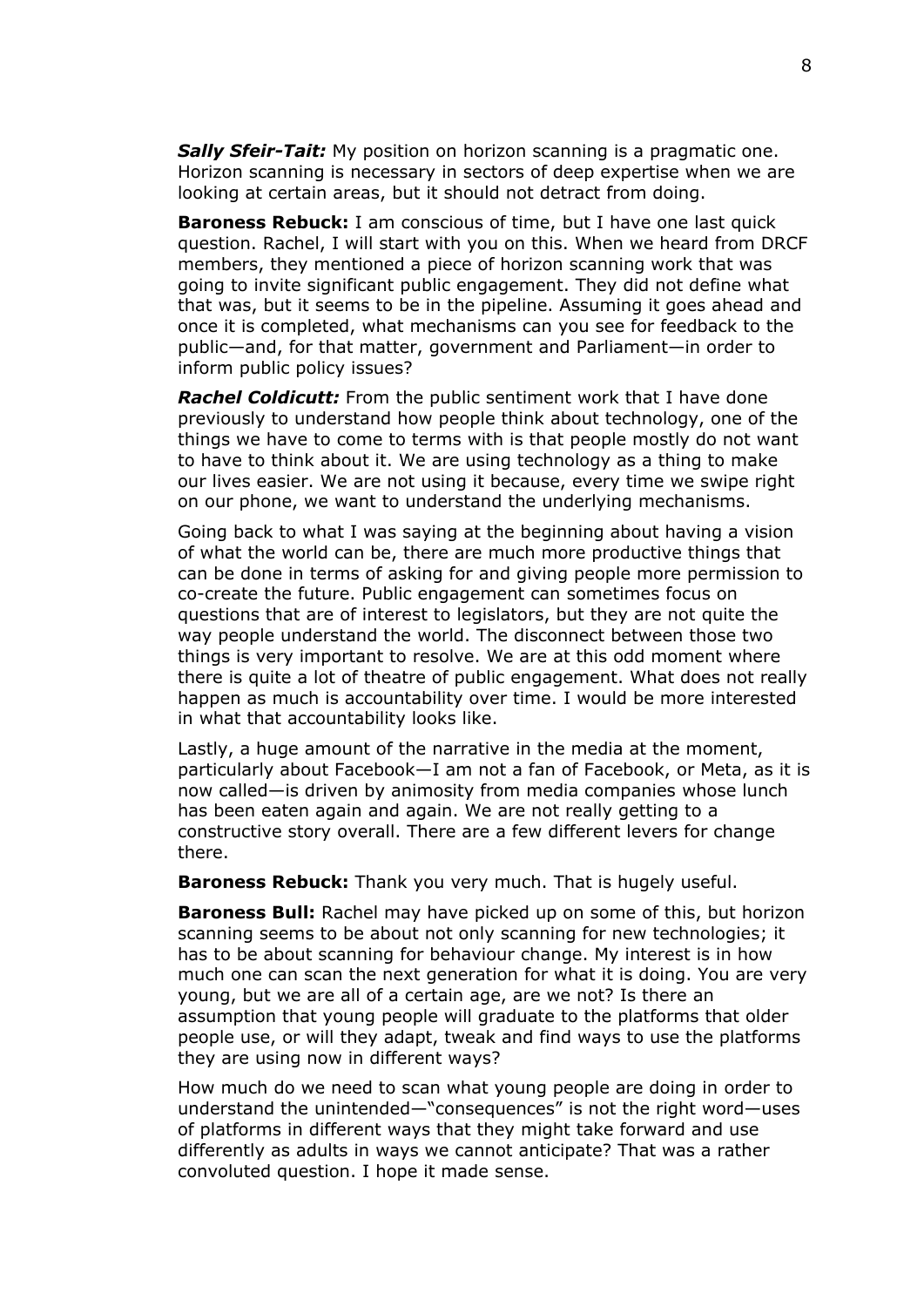*Sally Sfeir-Tait:* That is why my starting point was that horizon scanning is very difficult. In our business, we hire multiple generations on purpose. You would be surprised at the gap between the 40 year-old and the 30 year-old. It is huge. You would be very surprised at the gap between the 27 year-old and the 25 year-old.

**Baroness Bull:** Of course, you cannot hire an eight year-old.

*Sally Sfeir-Tait:* No.

**Baroness Bull:** That is the challenge.

*Sally Sfeir-Tait:* When I look at my daughter, who is four, I can see that generational understanding is absolutely necessary. The gap is getting bigger and the age is getting shorter. Facebook is for old people. It is a very well-known fact. New platforms are coming out on a regular basis. How do you predict the behaviour of younger generations? I will leave that to behavioural scientists.

**Baroness Bull:** I am not sure you can predict it.

*Rachel Coldicutt:* One way to think about it is to think about public space, the way that different generations use it and the way that you segue through different modes of behaviour at different times. One thing that defines a lot of the discourse, particularly about safety at the moment, is a generalised anxiety about what people under 18 are doing, because people who are sitting in rooms like this do not understand it. That has always been the case. That is life.

There is an extent to which there is a kind of magic in not knowing. That is where the change, the creativity and the next thing comes from. I do worry. While there may be all kinds of democratic harms that arise from TikTok's algorithms and its content targeting, is it not lovely that people are singing songs together? That is not a thing that anybody thought was possible. It is good to lean into the optimistic parts of that, rather than hope to close it down entirely.

*Sally Sfeir-Tait:* On Rachel's point about the opportunities around horizon scanning, forgive me, but I need to take you on a bit of a journey. In financial services regulation, it became very obvious that there is a lot of data out there and you need to regulate a world that is heavily financed and international. It is cross-border, and most people do not quite understand it.

From that perspective, there is a little bit of a parallel. We accept that that is okay. It is okay that we have to have financial services regulators that go into the detail; the public do not really get into it at that level. One thing on the opportunities side of digital regulation is that we are talking about regulating systems. Systems are easier to regulate than people. Systems can be regulated by systems. Again, there is a precedent in financial services, which is circuit breakers on the trading floor. When algorithms start shorting stock, the circuit breakers kick in and it stops.

Would it not be wonderful, on the opportunities side, if we started thinking about implementing digital regulation digitally so that we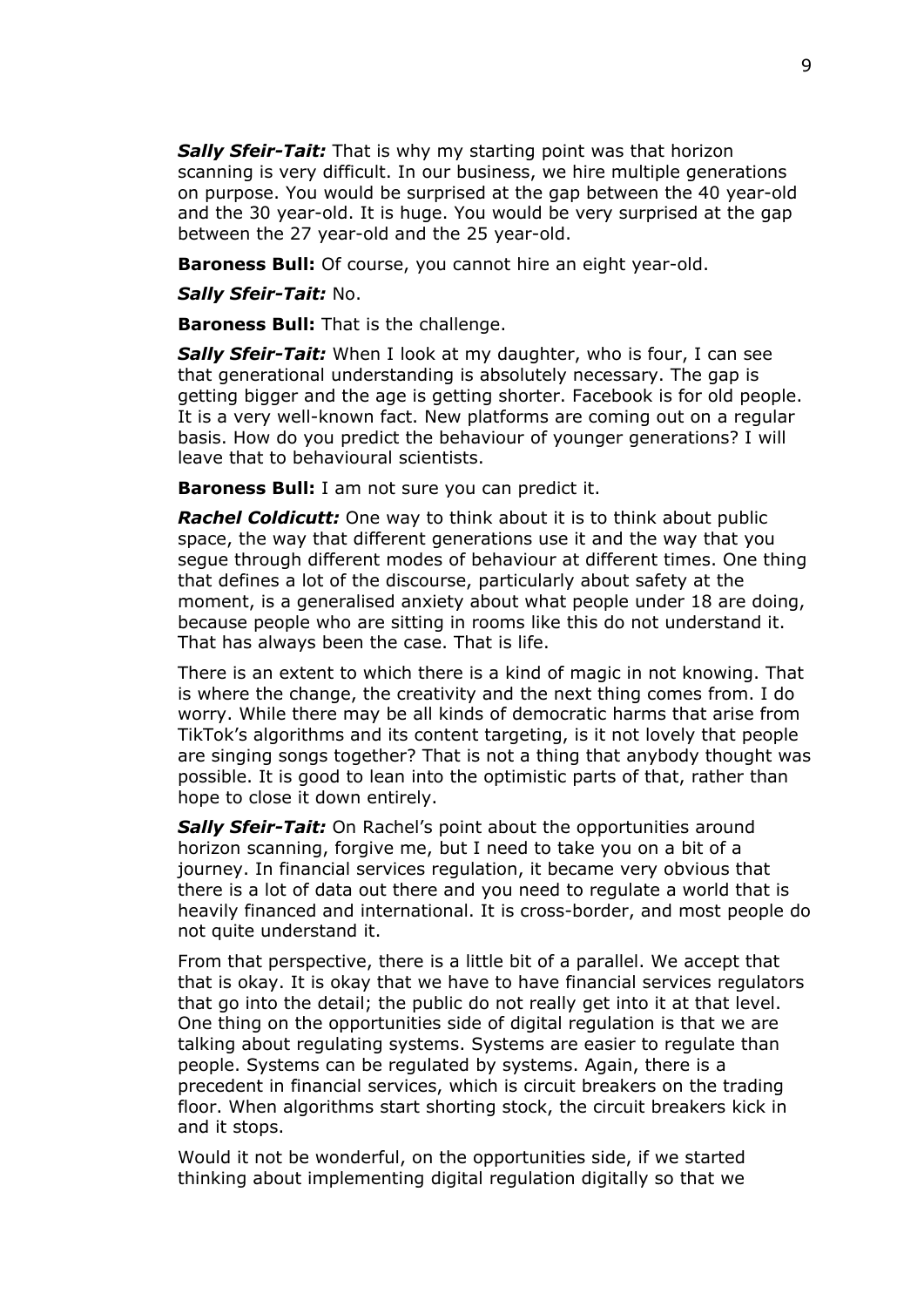prevent harm from happening? There are mechanisms out there; they exist. We have been working on them at UCL. The AIR platform that RegulAItion developed, which is funded by Innovate UK, is designed specifically to prevent the sharing of data before it happens. There are instances out there. Lots of people in the technology space are thinking about this. Would it not be wonderful to have them at the table?

**Baroness Stowell of Beeston:** To go back to something that Rachel said a little while ago, you were talking about regulating the underlying aims. I just wanted to probe that. Are you suggesting that it would be possible to regulate aims, by licensing organisations as fit to operate on the basis of trying to deliver on an aim, or were you just putting that out there as a wishful thinking-type thing?

*Rachel Coldicutt:* If you look at how technology products are made, for instance, lots of companies in the Valley will use OKRs—objectives and key results. For every feature in every product, there is a list of objectives and key results. Those objectives are not tested against anything other than the potential to deliver shareholder value. In a way, that is an extraordinary opportunity for transparency. Almost no other industry atomises its objectives at that level.

Of course, I cannot imagine that there would be a willingness to cooperate at that level of transparency, but it speaks to a general air of pretend naivety and wanting to pull the wool over people's eyes. The larger companies will say, "We could never have anticipated this outcome, because the objectives have been very clearly laid out". There is an opportunity there. It is perhaps a less readily understandable opportunity than regulating content, but it is certainly possible to a degree.

Q15 **Lord Lipsey:** I am sorry, but I am going to lower the tone a bit because I want to change from horizon scanning and the theoretical stuff to the actual practical doing via a body such as the DCRF. We had four representatives before us, who told us how magnificently everything was co-ordinated. They were very persuasive. When I went away and thought about it, I thought, "Here is a body that does not have a chair of its own. It does not have a non-executive chair or anybody; it consists just of representatives of the regulator. It does not have any statutory powers whatsoever and the regulators can do what they have always done. It has a minute staff, which, as I understand it, is entirely drawn from existing regulators. Anyway, there are more people who are not represented on that body who are regulating than there are people on that body who are regulating, starting with the ASA and going through to Z".

My question really is this: can a system of this kind possibly be effective, even if you give it the right objectives and the right foresight? It is to either of you. Just help.

**The Chair:** Start with the lawyer.

*Sally Sfeir-Tait:* It is a forum, not a regulatory body, at least from what I understand. It is a body for co-ordination, not for regulation. With that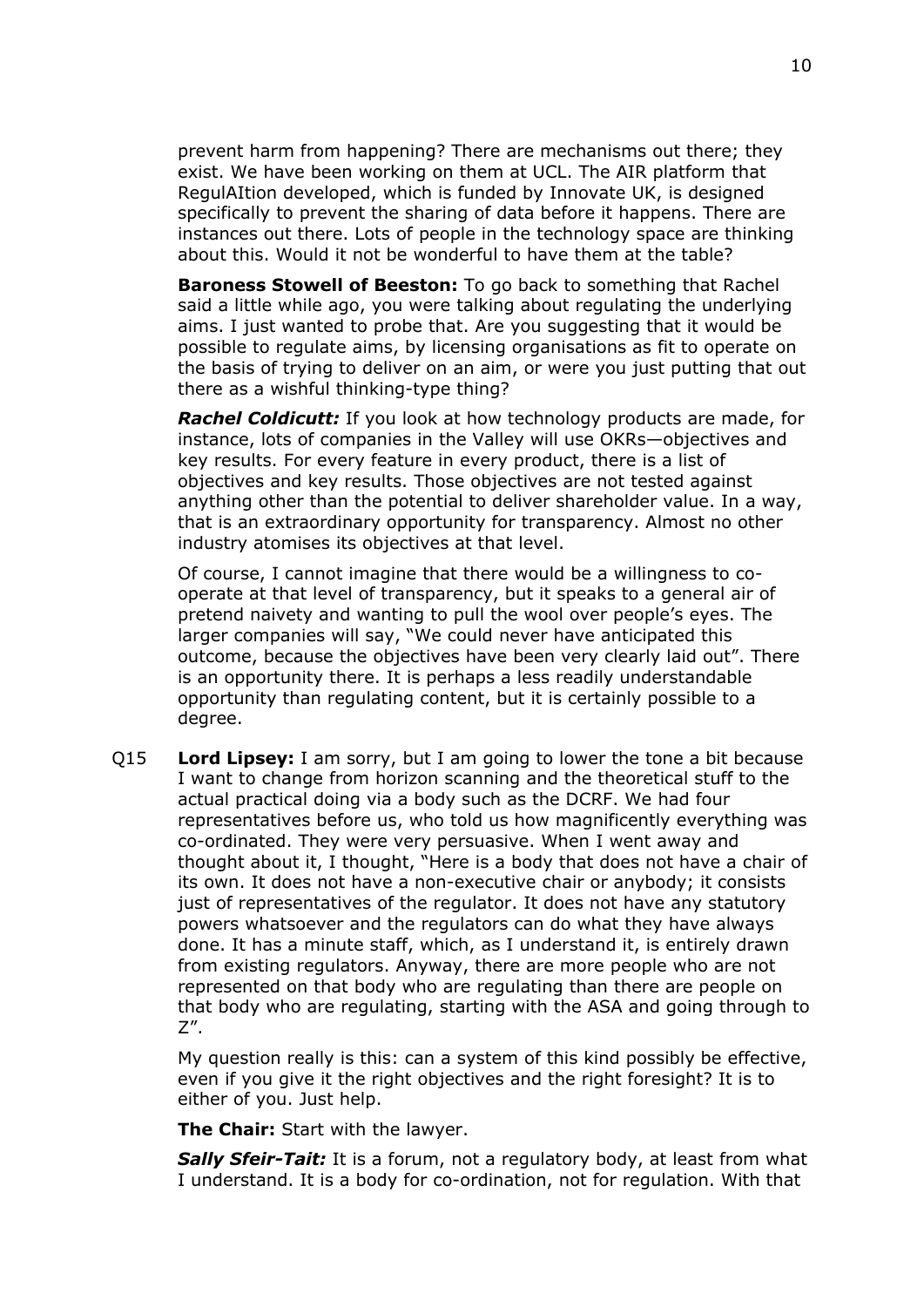in mind, it is not open to everybody and not everybody has a seat at the table. It is a forum for sharing knowledge. I have had interactions with it. I will leave it at that.

*Rachel Coldicutt:* It is probably a very useful administrative thing. To the points that were raised about sharing information at all levels, it is a very positive step towards that. For instance, the sorts of issues that it is looking at in the work plan are very instrumental.

It is very early days. It has been around for just over a year. It feels like a very useful administrative body, but there is a need for something rather more than co-ordinating that looks beyond the sum of the parts call those parts data, content, safety, privacy or whatever—not least because, as a member of the public, it is not going to get you anywhere. The public still need a front door for redress. They need to know where to go. That is unlikely to be a co-ordinating body at this time.

**Lord Lipsey:** To what sort of body should they go? Funnily enough, I was grappling with this yesterday because somebody sent me an email out of the blue, without any permission, flogging me a financial product. I could not quite decide whether to go to the FCA or to the Information Commissioner, both of which have a role in this. Should there be a central clearing house for people who wish to complain? Should that be based around the DCRF or be separate?

*Rachel Coldicutt:* Nobody really loves the idea of there being more and more and more regulatory bodies. The DCRF could be the base from which other things grow. There is a huge amount of potential and opportunity there, but, in a way, at the moment it is there to do the very detailed job of organising and co-ordinating. There is a different skillset that is needed, which could be built on top of that, to be public facing. To your earlier point, it would need to encompass a larger number of regulators in order to do that.

**The Chair:** The thought I have on this illustrates a wider part of the problem here. We look at a problem and we think, "That is a content problem", "That is a data problem" or "That is a competition problem"; "It is for this regulator to deal with". That is why we have an online safety Bill, which is basically the Ofcom Bill. It is about what Ofcom might do in the area of online safety.

Arguably, competition policy is an important remedy and an important tool. These platforms have become huge and that people do not have any choice but to use them in order to engage with their friends. They have to do it under the terms and conditions set by those platforms. They could create a much safer environment for themselves if they could move away from the platforms' own terms and conditions and create their own environment. That is about competition policy; it is about envisaging something like open banking. Because we look at it as an Ofcom problem rather than a competition problem, we are not using all the available regulatory tools in a joined-up way.

As well as the co-ordination and co-operation between these bodies in horizon scanning and understanding what is happening, should they not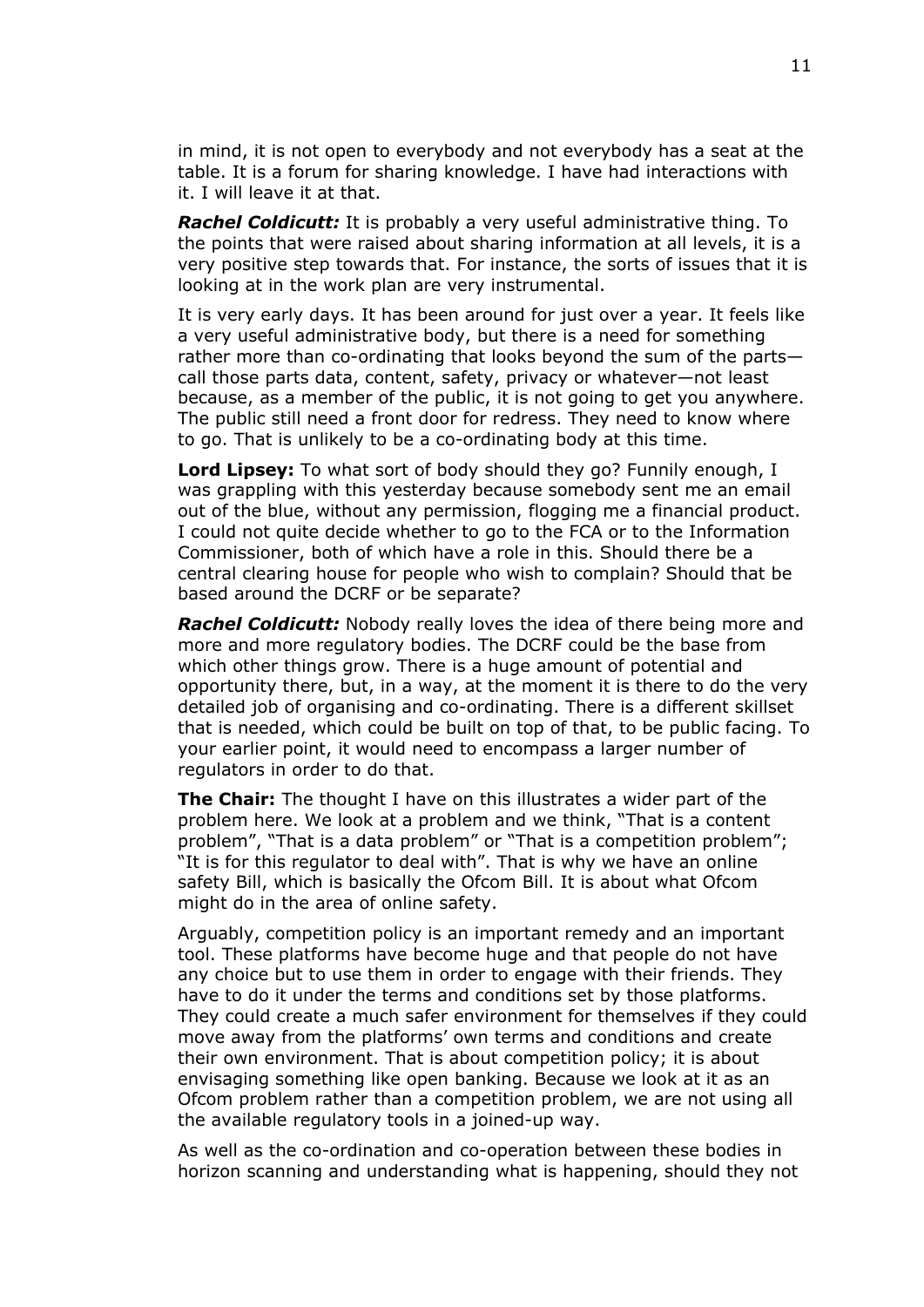be working together to address these problems using all their tools rather than individually? Should Parliament and government be thinking, "I want to address the societal problems using all these regulatory approaches rather than handing it to one regulator"? That is where it might play a more powerful role.

*Sally Sfeir-Tait:* There is certainly a vacuum in the regulatory space for all things digital. There is piecemeal regulation. If DCMS is looking at something, it looks at it from the perspective of DCMS. If the FCA is looking at it, it looks at it from the perspective of the FCA. The FCA would not look to take action against a digital platform that had nothing to do with financial services; it would not understand its business model.

There is certainly a vacuum. Negative jurisdiction is where the consumer falls. That is the problem we are talking about. Forums for co-ordination will always be necessary among multiple regulators. If the question is about the vacuum, yes, but let us not go down the route of regulating activities as Europe is. That would be absolutely disastrous for innovation in the UK.

Think about seed companies that are just two individuals out of university who are developing a piece of code when they are collaborating with a company. If they were asked to register a business, to follow a code of conduct at that stage and to seek authorisation, it would be the death knell for them. At an appropriate time, that could be done through registration or anything else, but that is the point. There needs to be that kind of thinking being done independently of the areas that the current regulators already regulate.

*Rachel Coldicutt:* I would look particularly to the problems with the proposals in the data strategy that is currently out for consultation, in which the role of the ICO is recommended to be enhanced. The proposals in there would consider the Information Commissioner as being potentially an arbiter of fairness around issues such as employment law and the use of algorithms in employment, education and finance.

That speaks to the need for a much more sophisticated way of joining together expertise. I would totally advocate that the ICO develops more technical capability. At the moment everything is being diced up very finely, but there are certain issues that are complex and interrelated. We need to think about the way that a technology will roll out in society and about the people who are impacted by it. It will not happen tomorrow that we will wake up and everybody will have a self-driving car or a workplace monitoring programme, but certain people will.

It is very easy to think about horizon scanning as something that is happening in the distance, but we can be looking at the harms that are incurred, particularly to minority communities, and the ways that certain technologies roll out as edge cases. We can use those as case studies to think more deeply about what greater harmonisation between regulatory authorities looks like.

**The Chair:** Could I ask you come back on something slightly different? This may not be something that you have given thought to. Both of you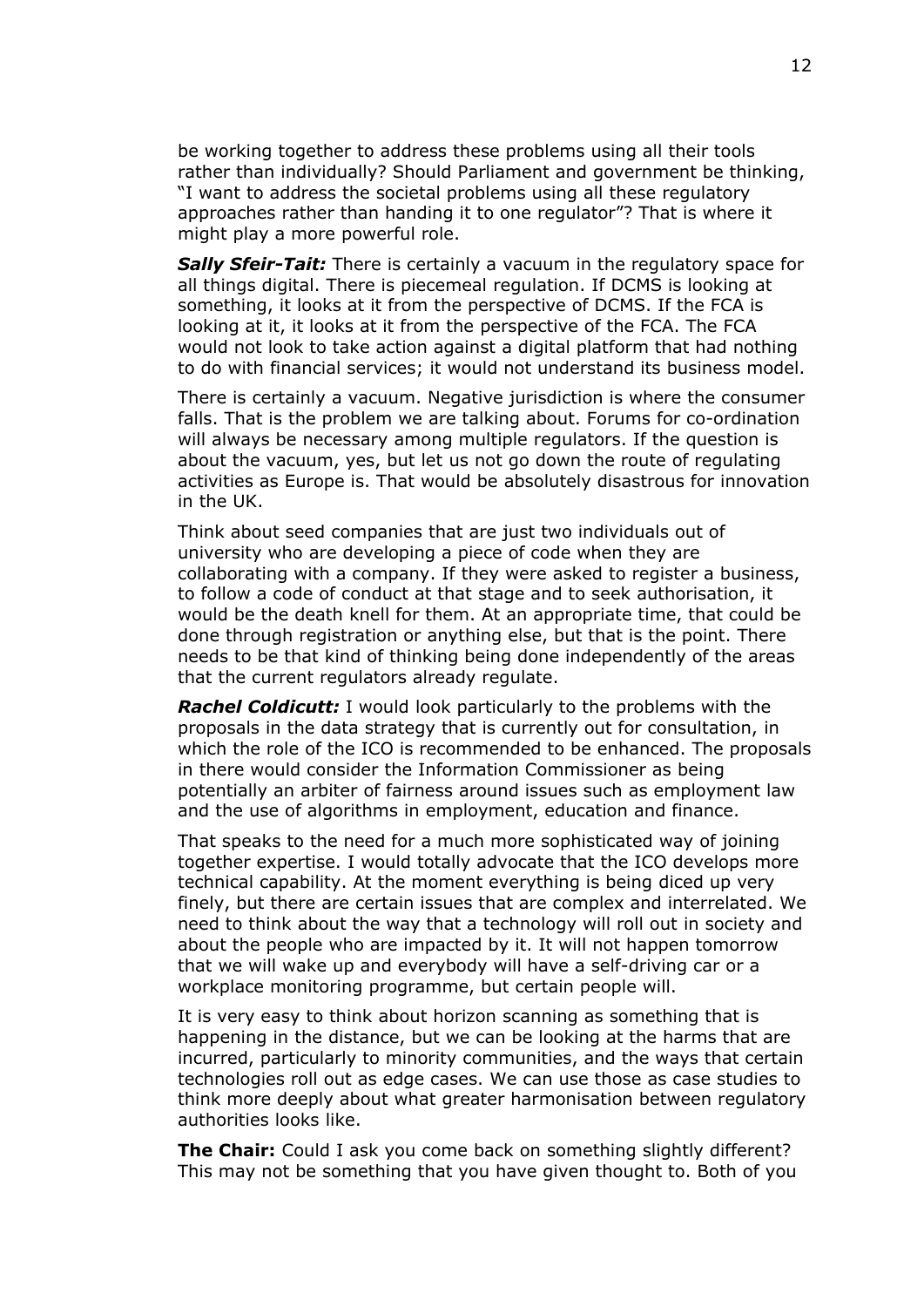are describing judgments on societal issues. Somebody has to balance these issues, work out where the harm is and maybe balance innovation against regulation thresholds. Have you thought about where Parliament fits into this?

Parliament is increasingly giving very broad powers to regulators, because it is the only way to deal with the very fast-moving digital world that we live in. Then Parliament looks at it again in five years' time and another piece of legislation comes along. Do you see some danger in the kinds of societal judgments that you have talked about being made by regulators rather than by Parliament?

*Sally Sfeir-Tait:* That is a good question.

*Rachel Coldicutt:* My answer is "yes and". This is an area where we need to look at a more continuing process. I have brought it up a couple of times, but look at the general discourse about Facebook at the moment. If you had spoken to people who work in technology rights at any point in the last 20 years, none of these things would have been a surprise to them. They would have all been arising. There is something about which moment a thing is taken seriously at.

There is another problem in the departmental structure in government, which does not really reflect accurately the way that technology is a social, economic and political force. It is about not just the role of Parliament but policy more generally, and listening.

*Sally Sfeir-Tait:* I need to consider the question a little more. Technical committees would certainly be welcome, because the external perspective is also useful. A regulator becomes very focused on what it is doing.

**Baroness Buscombe:** Right at the beginning, you both talked about the future world that we want to live in. That will not be the focus of regulators, will it? It is not in their DNA. I can say that; I can be a little more blunt. Regulators tend to exist to regulate as opposed to thinking about the bigger picture.

*Sally Sfeir-Tait:* Financial services regulation does have a precedent. The agenda of sustainability started being pushed by the Bank of England several years ago. It was implementing that and making sure that the right framework was in place for the banks to fund sustainable initiatives. So regulators increasingly play a part in societal issues. Financial stability is also societal.

These are highly technical areas. Going into horizon scanning again, having deep technical expertise and frameworks in place means that they can do the horizon scanning in their area of expertise to a deep enough level so they will have enough information. That does not mean that you should not also have checks and balances.

*Rachel Coldicutt:* If we think about the role of military innovation in the technologies we use every day, there was an extent of foresight. There was an extent to which people were thinking about novel uses of tools in the world. This may seem very remote from everyday life, but it is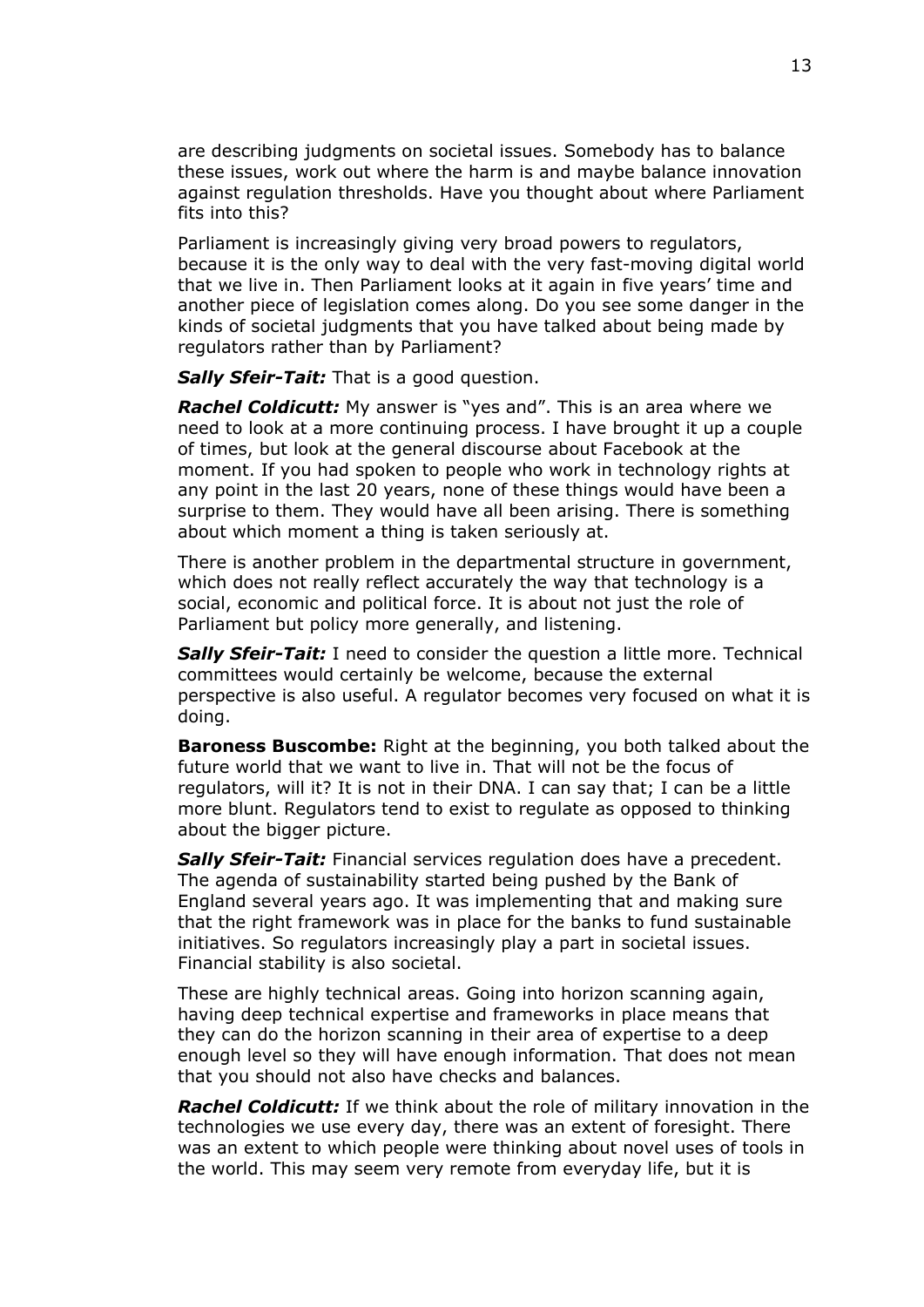absolutely a part of the phones we are carrying around every day. This thinking is happening. Very often it is happening through a lens of security rather than possibility. There is an opportunity to open it up.

*Sally Sfeir-Tait:* On the opportunity side, if I am a new technology company and I am not certain what regulation applies to me, I am in a situation of vacuum. Having a go-to body that I can ask what I need to be careful of is positive for innovation. Regulation is not necessarily negative.

**The Chair:** Something that could guide you through all the avenues, rather than just the perspective of one regulator that you have to keep happy.

*Sally Sfeir-Tait:* That is it, even for the regulators themselves. Being a technology company, we often talk to lots of regulators. Sometimes things do not fall within their remit and they have to refer to each other.

**The Chair:** We had better move on. That was fairly interesting.

Q16 **The Lord Bishop of Worcester:** Thank you, first of all, very much indeed for your evidence. It has been really helpful and interesting. I am particularly grateful to you for making us, at the beginning, concentrate on the positive influence that technology can and does have towards human flourishing and the common good. It is really important for us to remember that.

It seems to me that technology is morally neutral. Like water, we need it to survive yet we can drown in it. It is up to us to make good use of it. The pendulum swings from fear to thinking it is the answer to everything. The regulation thing does tend to keep us, as you say, focusing on the dangers, which is necessary. If it is not in the DNA of regulators to think about the effect, it seems to me that it is the role of Parliament to seek, through legislation, the very best for society as a whole.

If we think about flourishing and the common good, I want us to look a little bit at the international situation. Different societies have different interpretations of "human flourishing". I want to ask about the extent to which international co-operation is necessary to effective regulation. When Stephen Almond of the ICO spoke to the committee earlier this month, he pointed out, rather obviously, that digital actors are operating in a borderless digital world, and regulators therefore need to have very solid relationships with our international partners, assuming that everyone can be thought of as a partner. He says this is an area of active pursuit for the DRCF.

I am wondering what you would want to say about the international situation and how whatever develops here needs to relate to it. I am really interested in the analogy you are making between digital services regulation and what might be possible as far as digital services are concerned. Could I start with you, Sally?

*Sally Sfeir-Tait:* Technology amplifies the international aspect of business. In today's world, every business is ultimately international. In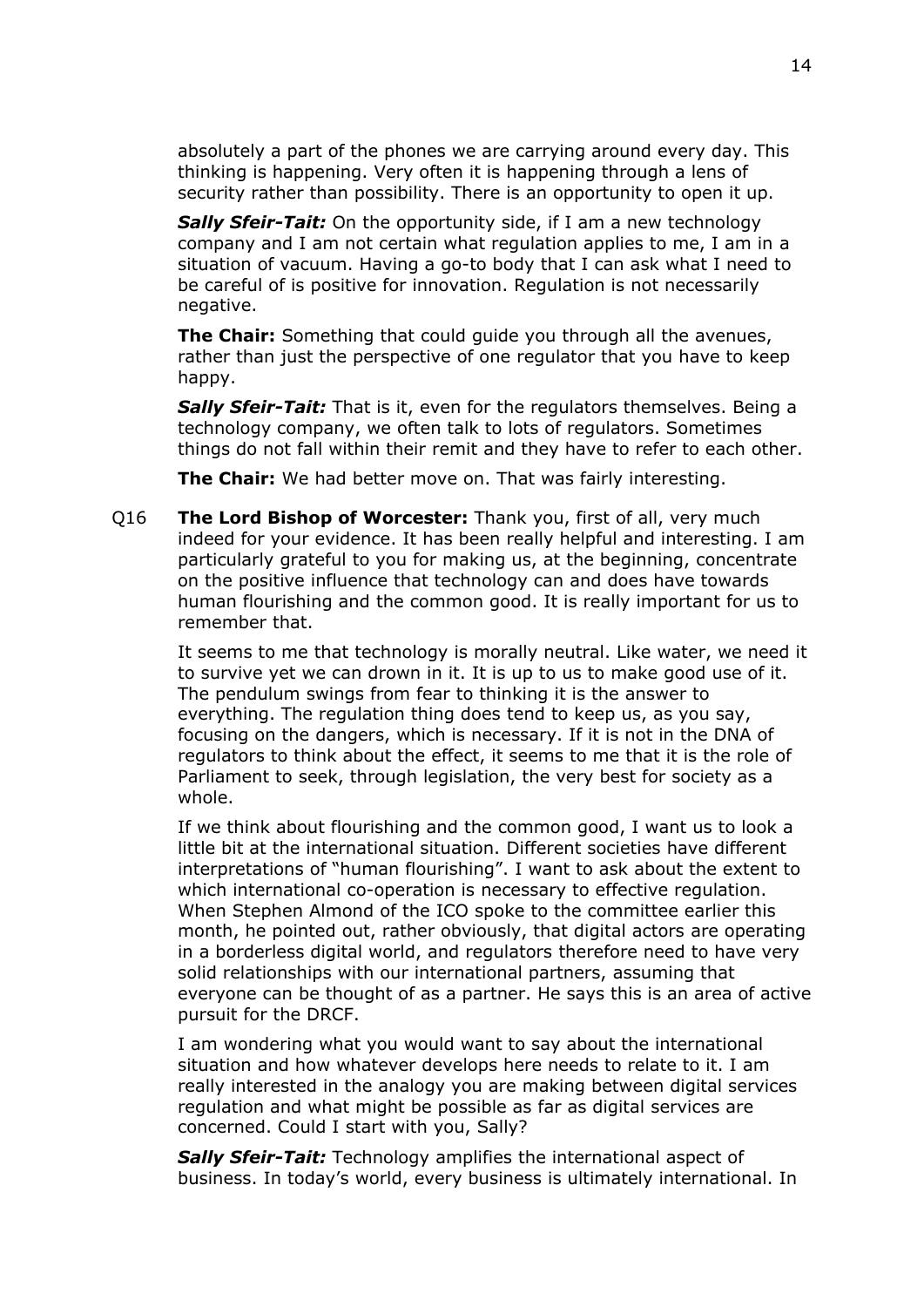financial services, money is cross-border; it moves freely. The regulation around data sharing hinders the sharing of information about fraud. Both are necessary. It is necessary to protect the data, but also to achieve the purpose of international data sharing. To have something to compare against, financial services regulation starts out through standards setters, which are international bodies on which all the regulators sit. Best practice will be developed and then implemented across national legislation with some differences.

In the technology space, this is already happening in fintech. Again, this is all my perspective. There is a race to see which economy is going to attract fintech start-ups before others, because that generates GVA. But they still abide by the international standards of regulation. There is a level playing field and it is that level playing field that we need to be talking about. In the absence of a regulator, we do not have a single voice on those matters.

**The Lord Bishop of Worcester:** A moment ago you said, "Do not go the way of Europe". That shows there will be tensions internationally as to what is appropriate.

*Sally Sfeir-Tait:* Certainly, yes.

**The Lord Bishop of Worcester:** How possible is it to get through those in a constructive manner, as generally seems to be the case with financial services?

*Sally Sfeir-Tait:* It is through discussions and through international bodies. The EU is also looking to regulate AI ethics ahead of everybody else. It usually leans in that direction. There are positives and negatives. Then it becomes a matter of negotiation and discussion. You find that the forums usually include regulators that talk to each other. You have to have the discussion not at a completely macro level but, in the same way as horizon scanning, you cannot go very general; you have to go sectoral. At least from my perspective, if you want to have a constructive conversation it will probably be the same thing; otherwise, you start talking about fishing rights and all of that in a very general way, which does not really get you to an agreement.

**The Lord Bishop of Worcester:** As far as digital services are concerned, the whole area is in its infancy as compared with financial services.

**Sally Sfeir-Tait:** Yes, very much so. That is the biggest challenge for the next 10 years. It is in its infancy. We take corporations for granted, but that had to be created legally. We had to create a legal personality for a corporation or a company. That had to happen at one point. In legal circles, we are talking about algorithms having a legal personality so they can have a balance sheet, et cetera. We are really in the infancy of how we regulate and deal with technology in terms of our legal infrastructure.

*Rachel Coldicutt:* I would come from a slightly different place. It is worth differentiating between the methods and it is absolutely worth joining up in terms of methods. As Sally was saying, this is very hard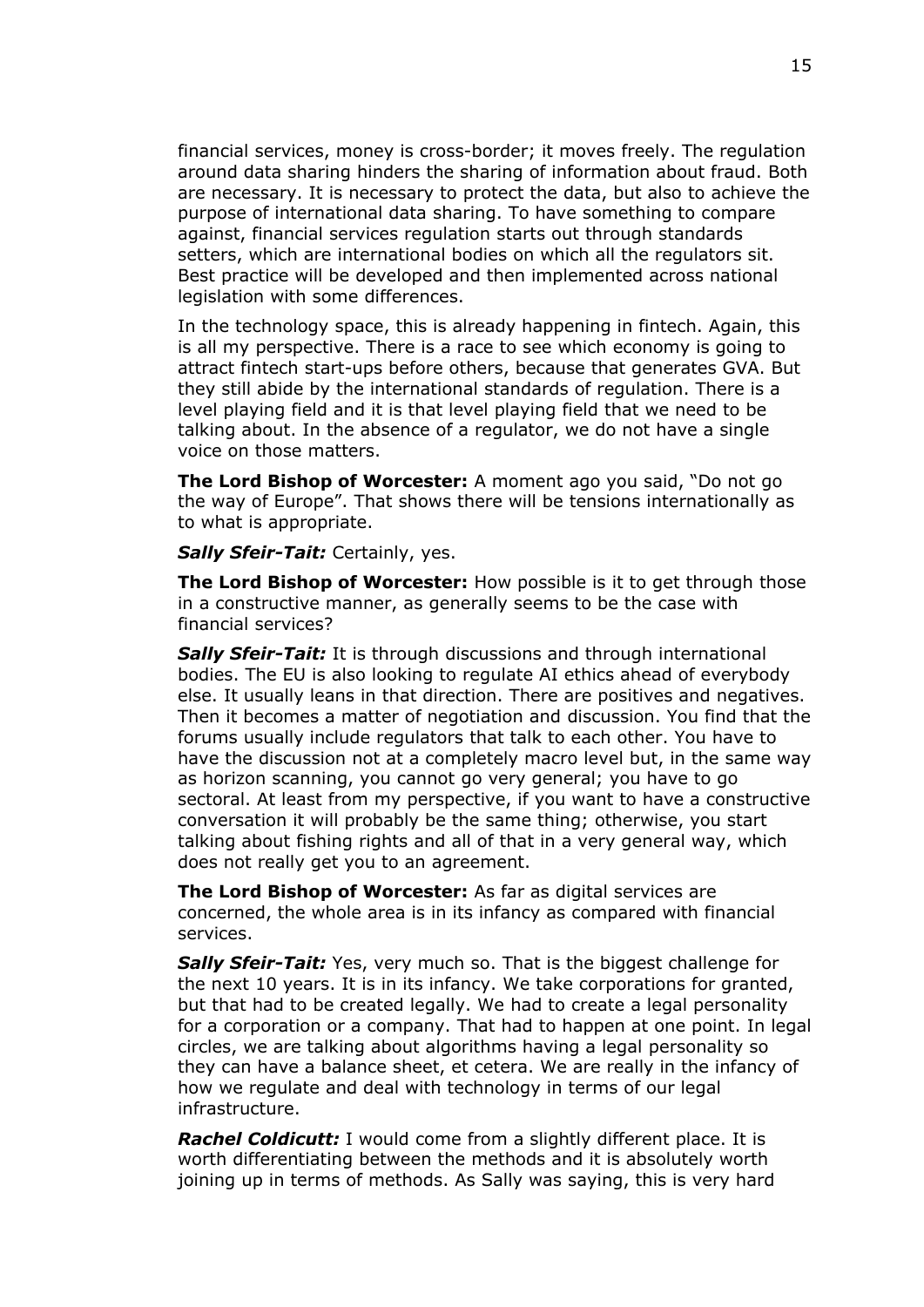and very new. The more collaboration there is, the more likely it is that effective methods will be developed.

One reason that, in the UK, we are in a bit of a pickle generally with all of this is that we have inherited many communications technologies from the US, which has different standards and different approaches to the freedom of speech. There has been a certain degree of equivocation over time in terms of what might be regarded as modern and innovative, which we need to take on, and what is potentially, at a legislative level, not appropriate, particularly in the context of freedom of speech.

Collaboration is great, but we have a harder job to do, which is about clearly expressing political will about what it is that we would like to achieve. If that does not happen, everything else is really just running around.

*Sally Sfeir-Tait:* Speaking about the different roles that a regulator would play versus a Government, you will see that tech companies are the biggest companies in the world. They do not spend enough on taxes in Europe. When the Government are the ones negotiating, that comes into play. When regulators negotiate around the ethics of an industry, it is the ethics that they talk about and those are the standards that they go into. Again, it is a governance point. Who represents us in those discussions is very important.

**Lord Griffiths of Burry Port:** This is a bit off-piste. It goes to the opening remark about looking forward and not looking back. I have a headful of the stuff that Baroness Kidron has been putting into my head ahead of the Private Member's Bill that she is bringing before us on Friday. She says, when looking at technology in general, that one of the most important things is to ask the question: how has this concern not figured in all the legislation we have done thus far?

I am talking, of course, about age accuracy. Given both the evolution of technology and the need to regulate what is emerging, is there a mechanism or a way of asking, "What is not here? What have we missed?" All the legislation on the statute book that affects every aspect of our lives in society is missing the element of age accuracy. Baroness Kidron is trying to get this into our thinking going forward. Is that not a case where the past is informative as we look at how we do things now and in the future?

*Rachel Coldicutt:* What is interesting here is as much about who is a part of scrutiny. I do not know that it is much about looking at what has happened in the past. A lot of it is about understanding what is happening now. A lot of effort could be spent on mending theoretical examples in the past, whereas actually there may be different democratic mechanisms to make it easier for society to be a part of scrutinising and holding legislation and policy to account.

I say that particularly in the current context and that of the last couple of years, in which the policy calendar is very unpredictable. There can be huge clusters of things that come out together, which means it is very easy for those who are outside of Parliament to miss things that are